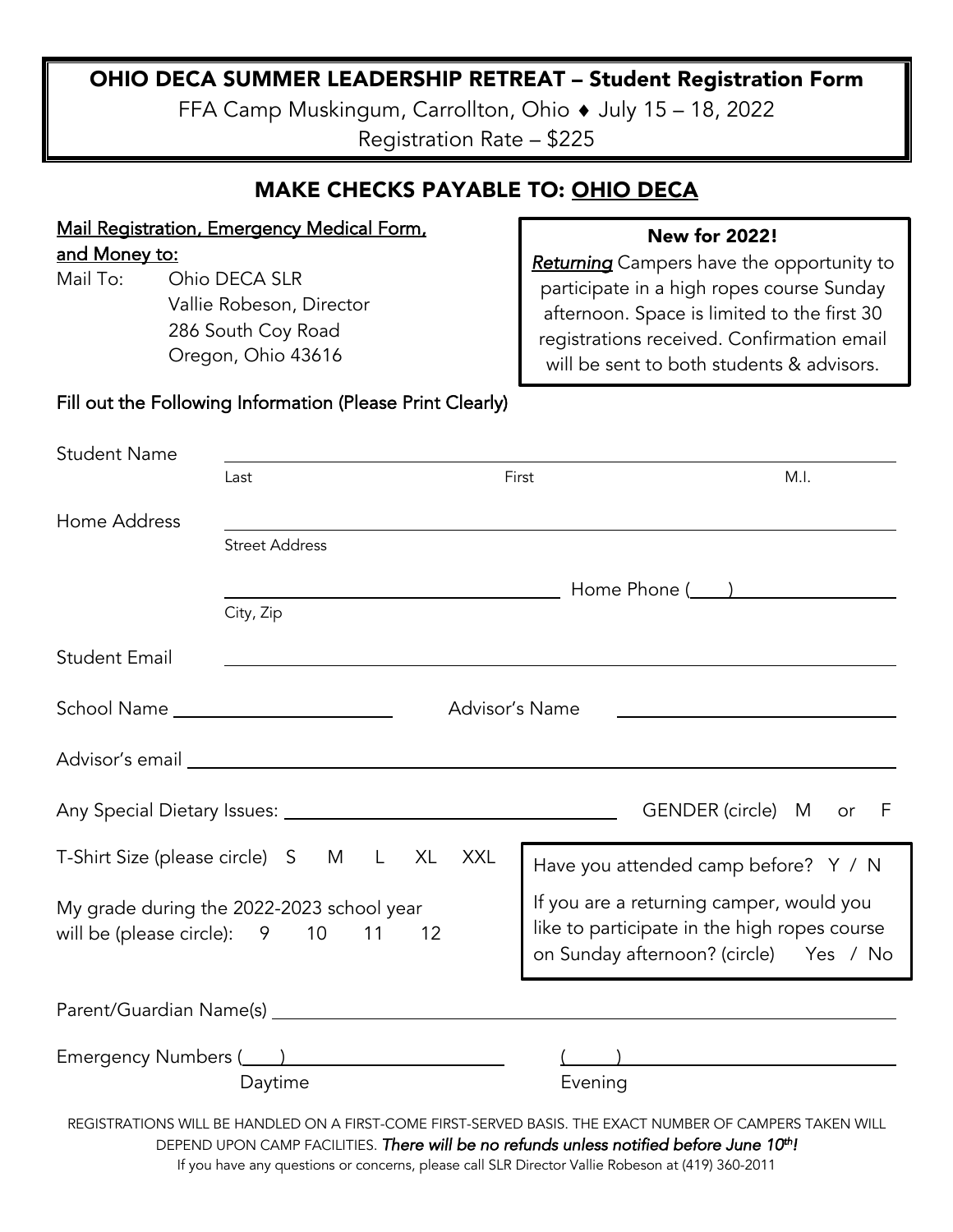#### EMERGENCY MEDICAL AUTHORIZATION FORM

|                                     | Address and the contract of the contract of the contract of the contract of the contract of the contract of the                                                                                                                                                                                                                                                |
|-------------------------------------|----------------------------------------------------------------------------------------------------------------------------------------------------------------------------------------------------------------------------------------------------------------------------------------------------------------------------------------------------------------|
| Telephone No. ( )                   | Student Date of Birth <b>Exercise 2018</b>                                                                                                                                                                                                                                                                                                                     |
|                                     | Purpose - to enable parents and guardians to authorize the provision of emergency treatment for students who become<br>ill or injured while under school authority, when parents or guardian cannot be reached.                                                                                                                                                |
| RESIDENTIAL PARENT OR GUARDIAN      |                                                                                                                                                                                                                                                                                                                                                                |
|                                     |                                                                                                                                                                                                                                                                                                                                                                |
|                                     |                                                                                                                                                                                                                                                                                                                                                                |
|                                     |                                                                                                                                                                                                                                                                                                                                                                |
|                                     |                                                                                                                                                                                                                                                                                                                                                                |
|                                     |                                                                                                                                                                                                                                                                                                                                                                |
|                                     | Phone ( )                                                                                                                                                                                                                                                                                                                                                      |
|                                     | PART I OR II MUST BE COMPLETED                                                                                                                                                                                                                                                                                                                                 |
| <b>PART I - To GRANT CONSENT</b>    | I hereby give consent for the following medical care providers and local hospital to be called:<br>Phone ( )<br>Phone $($ $)$                                                                                                                                                                                                                                  |
|                                     | Phone ( )                                                                                                                                                                                                                                                                                                                                                      |
|                                     | Phone $($ $)$                                                                                                                                                                                                                                                                                                                                                  |
| reasonably accessible.              | In the event reasonable attempts to contact me have been unsuccessful, I hereby give my consent for (1) The<br>administration of any treatment deemed necessary by above-named doctor, or, in the event the designated preferred<br>practitioner is not available, by another licensed physician or dentist; and (2) the transfer of the child to any hospital |
|                                     | This authorization does not cover major surgery unless the medical opinions of two other licensed physicians or dentist,<br>concurring in the necessity for such surgery, are obtained prior to the performance of such surgery.                                                                                                                               |
|                                     | Facts concerning the child's medical history including allergies, medications being taken, and any physical impairments                                                                                                                                                                                                                                        |
|                                     |                                                                                                                                                                                                                                                                                                                                                                |
|                                     |                                                                                                                                                                                                                                                                                                                                                                |
| <b>PART II - REFUSAL TO CONSENT</b> |                                                                                                                                                                                                                                                                                                                                                                |
|                                     | I do NOT give my consent for emergency medical treatment of my child. In the event of illness or injury requiring<br>emergency treatment, I wish the school authorities to take the following action: _____________________________                                                                                                                            |
|                                     | <u> 1980 - Andrea Stadt Britain, amerikansk politik (* 1950)</u>                                                                                                                                                                                                                                                                                               |

Address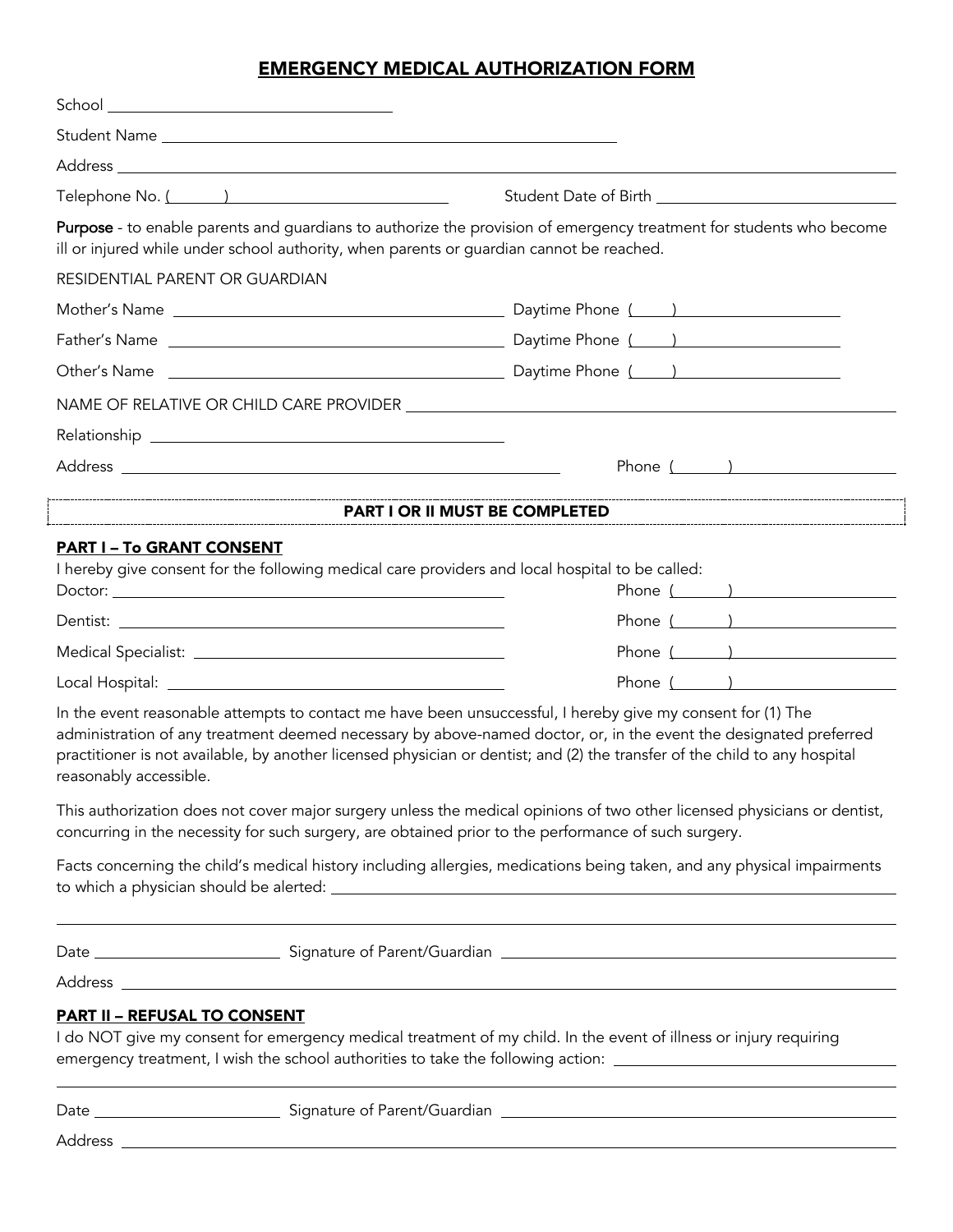# Ohio DECA Summer Leadership Retreat Attendance and Emergency/Medical Release Form

#### **ATTENDANCE**

| This is to certify that ____                                                                                            | has permission to attend the above named DECA activity. |
|-------------------------------------------------------------------------------------------------------------------------|---------------------------------------------------------|
| I also do hereby on behalf of him/her absolve and release the Ohio DECA and Ohio DECA SLR staff from any claims for     |                                                         |
| personal injuries or illness which might be sustained while he/she is en route to and from or during the DECA sponsored |                                                         |
| activity.                                                                                                               |                                                         |

#### **EMERGENCY**

I authorize the advisor or retreat director to secure the services of a physician or hospital, and to incur the expenses for necessary services in the event of accident or illness, and I will provide for the payment of these costs.

We have read and agree to abide by the terms listed above. We also agree that Ohio

DECA has the right to send the above mention student home from the activity at our expense, provided that he/she has violated the conference rules and/or his/her conduct has become a detriment.

Student Signature

Parent/Guardian Signature **Phone** 

Chapter Advisor Signature

School Official Signature

Insurance Company Name **Policy Automaker Company Number** Policy Number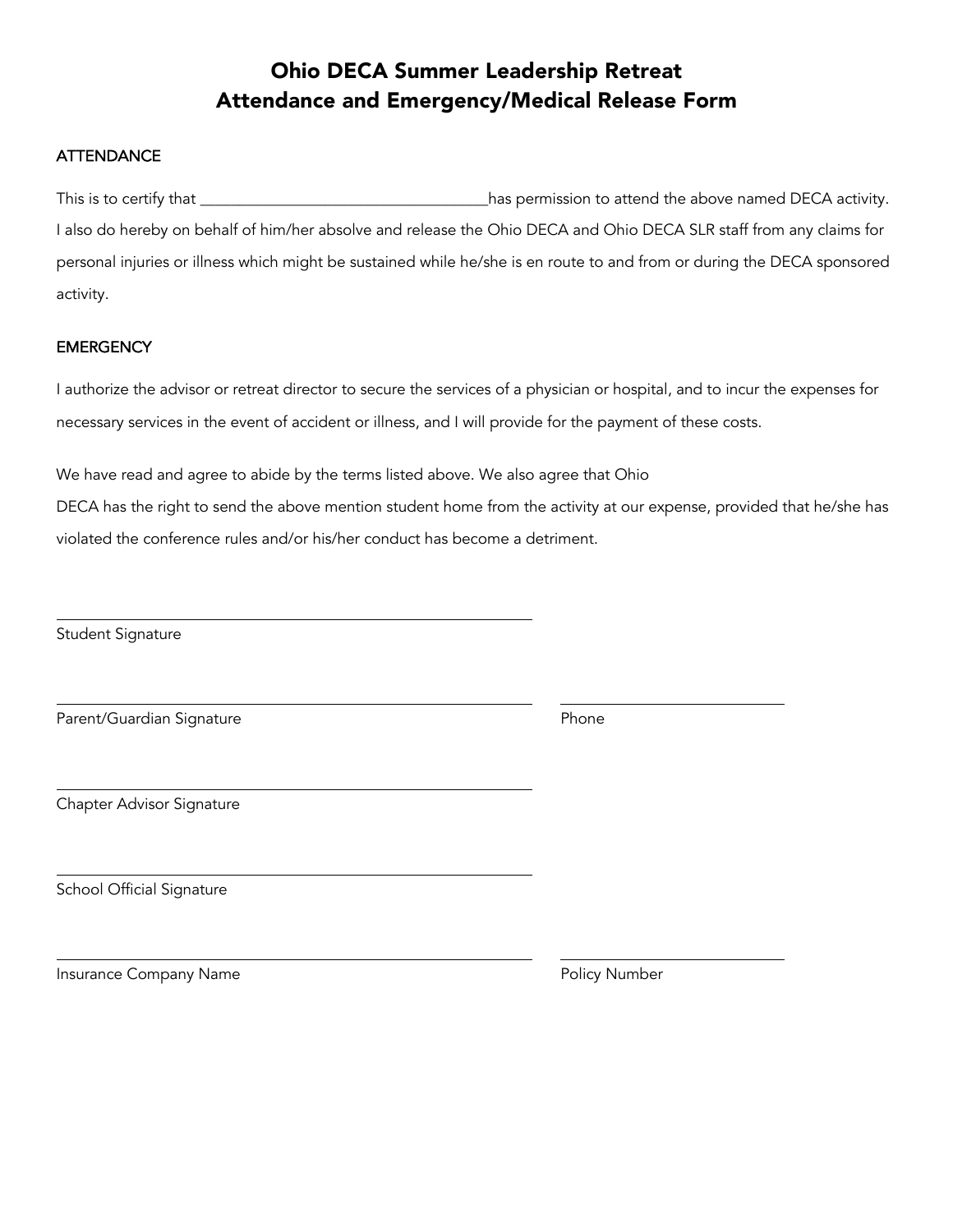# **Ohio FFA Camp, Inc., in conjunction with Ohio DECA Minor Participant**

# **Waiver, Release, Indemnification of All Claims & Covenant Not to Sue Form**

**NOTICE: THIS IS A LEGALLY BINDING AGREEMENT.** Read this document carefully and in its entirety. By signing this agreement, you give up your right to bring a court action to recover compensation or obtain any other remedy for any personal injury or property damage however caused arising out of your participation in Ohio FFA Camps, Inc. & Ohio DECA Programs, now or at any time in the future.

# **Acknowledgement of Risk**

I, in my legal capacity as the parent/guardian of the minor named below, do hereby acknowledge and agree participation in Ohio FFA Camps, Inc. & Ohio DECA programs/activities comes with inherent risks. I have full knowledge and understanding of the inherent risks associated with Ohio FFA Camps, Inc. & Ohio DECA program participation, including but in no way limited to: (1) slips, trips, and falls, (2) aquatic injuries, (3) athletic injuries, and (4) illness, including exposure to and infection with viruses or bacteria. I further acknowledge that the preceding list is not inclusive of all possible risks associated with Ohio FFA Camps, Inc. program participation and that said list in no way limits the operation of this Agreement.

# **Coronavirus/COVID-19 Warning and Disclaimer**

Coronavirus, COVID-19 is an extremely contagious virus that spreads easily through person-toperson contact. Federal and state authorities recommend social distancing to prevent the spread of the virus. **COVID-19 can lead to severe illness, personal injury, permanent disability, and death. Participating in Ohio FFA Camps, Inc. & Ohio DECA programs or accessing Ohio FFA Camps, Inc. facilities could increase the risk of contracting COVID-19.** Ohio FFA Camps, Inc. & Ohio DECA in no way assures COVID-19 infection will not occur through participation in Ohio FFA Camps, Inc. & Ohio DECA programs or accessing Ohio FFA Camps, Inc. facilities.

### **Waiver, Release, Indemnification & Covenant Not to Sue**

In consideration of \_\_\_\_\_\_\_\_\_\_\_\_\_\_\_\_'s participation in Ohio FFA Camps, Inc. & Ohio DECA programs and use of Ohio FFA Camps, Inc. facilities, I, the undersigned parent/guardian of the named minor, agree to release and on behalf of myself and the minor named above, my heirs, representatives, executors, administrators, and assign, HEREBY DO RELEASE Ohio FFA Camps, Inc., & Ohio DECA its officers, directors, employees, volunteers, agents, representatives and insurers ("Releasees") from any causes of action, claims, or demands of any nature whatsoever including, but in no way limited to, claims of negligence, which I, the named minor, my heirs, representatives, executors, administrators, and assigns may have, now or in the future, against Ohio FFA Camps, Inc. & Ohio DECA on account of personal injury, property damage, death or accident of any kind, arising out of or in any way related to the use of Ohio FFA Camps, Inc.

DECA Camp Waiver Page **1** of **2** Initial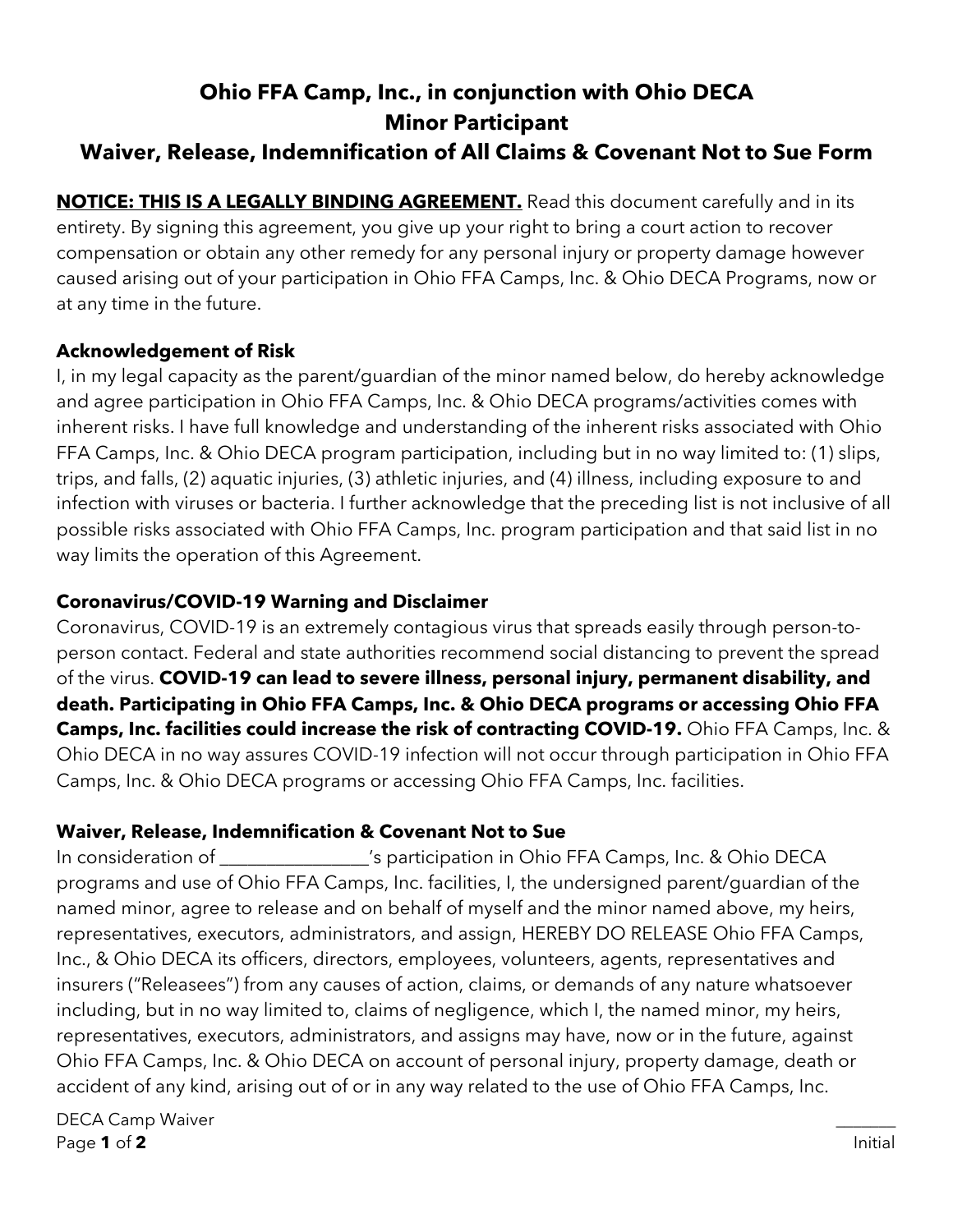facilities/equipment or participation in Ohio FFA Camps, Inc. & Ohio DECA programs whether that participation is supervised or unsupervised, however the injury or damage occurs, including, but not limited to the negligence of the Releasees.

I hereby certify on behalf of myself and the named minor that I have full knowledge of the nature and extent of the risks inherent in Ohio FFA Camps, Inc. & Ohio DECA program participation and that I, on behalf of myself and the named minor, am voluntarily assuming said risks. I understand that I and the named minor will be solely responsible for any loss or damage, including personal injury, property damage, or death, the named minor sustains while participating in Ohio FFA Camps, Inc. & Ohio DECA programs and that by signing this agreement I, on behalf of myself and the named minor, HEREBY RELEASE Releasees from all liability for such loss, damage, or death. I further certify that the named minor is in good health and has no conditions or impairments, which would preclude his/her safe participation in Ohio FFA Camps, Inc. & Ohio DECA programs.

I further certify I have legal capacity to act as the parent/guardian of the named minor. I further understand that the terms of this agreement are legally binding and certify that I am signing this agreement, after having carefully read it, of my own free will.

| Participant's Name (Print Clearly) | Date |
|------------------------------------|------|
|                                    |      |

Parent/Guardian Signature **Parent/Guardian Name (Print Clearly)**